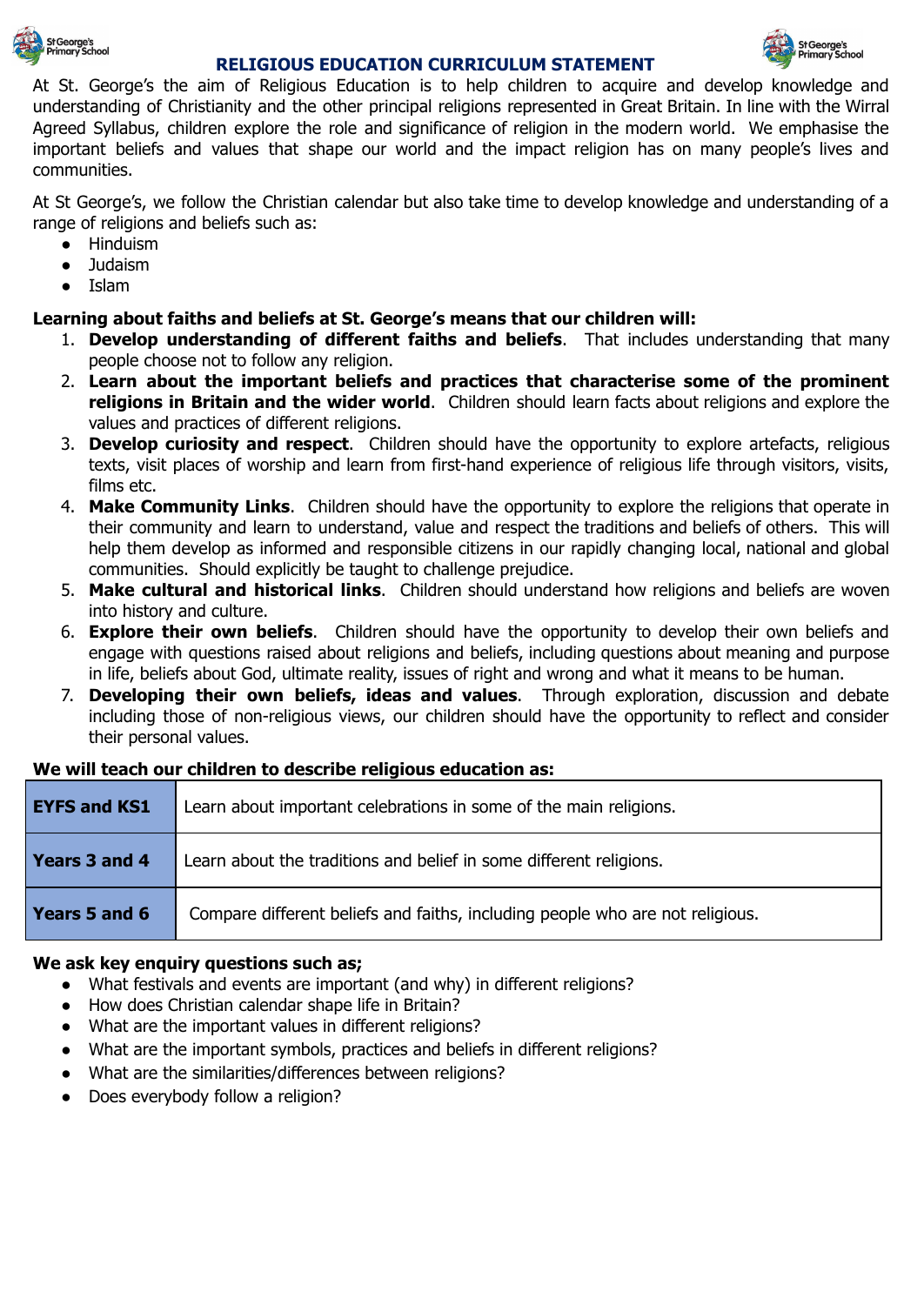

### **RELIGIOUS EDUCATION CURRICULUM STATEMENT**



## **Essentials and Desirable Aspects of Religious Education 2021-22**

Each year we will review our essentials and desirable aspects of teaching to ensure that we are securing consistent high-quality learning across the school.

|           | consistent ingit quanty rearring across the senson.<br><b>Essential in RE</b>                                                                                                                                                                                                                                                         | <b>Desirable in RE</b>                                                                                                                                                                                                                                                |
|-----------|---------------------------------------------------------------------------------------------------------------------------------------------------------------------------------------------------------------------------------------------------------------------------------------------------------------------------------------|-----------------------------------------------------------------------------------------------------------------------------------------------------------------------------------------------------------------------------------------------------------------------|
| $\bullet$ | Ensure that key knowledge, vocabulary, learning<br>intentions and success criteria have been quality<br>assured before teaching starts.                                                                                                                                                                                               | Shared planning details resources, activities<br>and sequences for learning journeys over the<br>unit of work.                                                                                                                                                        |
| $\bullet$ | Ensure that all topics make emphasise cultural<br>capital and enrichment with:<br>1. VR opportunities identified (where appropriate)<br>2. Subject-specific textbooks.<br>Bought/loaned artefacts relating to religious<br>3.<br>traditions taught.<br>4. Use of speakers relating to the specific content<br>identified in planning. | Explored use of visits to local places of<br>worship.<br>Use of external support such as the Church, or<br>YfC group to enhance engagement.                                                                                                                           |
|           | All topics start off using prior learning. What do<br>children know or think they know about different<br>religions?                                                                                                                                                                                                                  | Children can access their prior learning in their<br>RE books.<br>Teachers use mini quizzes and knowledge<br>recall games to enhance prior learning.                                                                                                                  |
|           | Planning identifies opportunities to draw on<br>connections and comparisons (what is different or<br>similar?) between different religious and<br>non-religious traditions.                                                                                                                                                           | Consideration has been given as to whether it<br>$\bullet$<br>is appropriate to provide children with<br>opportunities to reflect on how their own<br>sense of identity and how it can be compared<br>to that of different religious and non-religious<br>traditions. |
|           | All planning identifies expectations for SEND<br>support and recording so children can access and<br>communicate their learning in religious education.<br>Might include use of pre-teaching, accessible<br>resources, recordings, annotated case studies,<br>videos typed work etc. Do not want a<br>differentiated curriculum.      |                                                                                                                                                                                                                                                                       |
| $\bullet$ | All lessons start with oral practice of taught<br>vocabulary/concepts to reinforce working memory.                                                                                                                                                                                                                                    | In KS2, children are given regular<br>opportunities to have in-depth discussions and<br>debates about religious and non-religious<br>traditions.                                                                                                                      |
|           | Learning is assessed in all lessons using formative<br>assessment, review of oral feedback, multiple<br>choice quizzes etc.                                                                                                                                                                                                           |                                                                                                                                                                                                                                                                       |
|           | All topics have identified opportunities to enhance<br>learning with links and resources on See-Saw and<br>Google Classroom (beyond curriculum learning).                                                                                                                                                                             | Specific opportunities for home learning are<br>promoted.<br>Should enable peer feedback/celebration on<br>$\bullet$<br>see-saw, google classroom for learning<br>beyond taught curriculum (videos,<br>power-points, podcast clips etc).                              |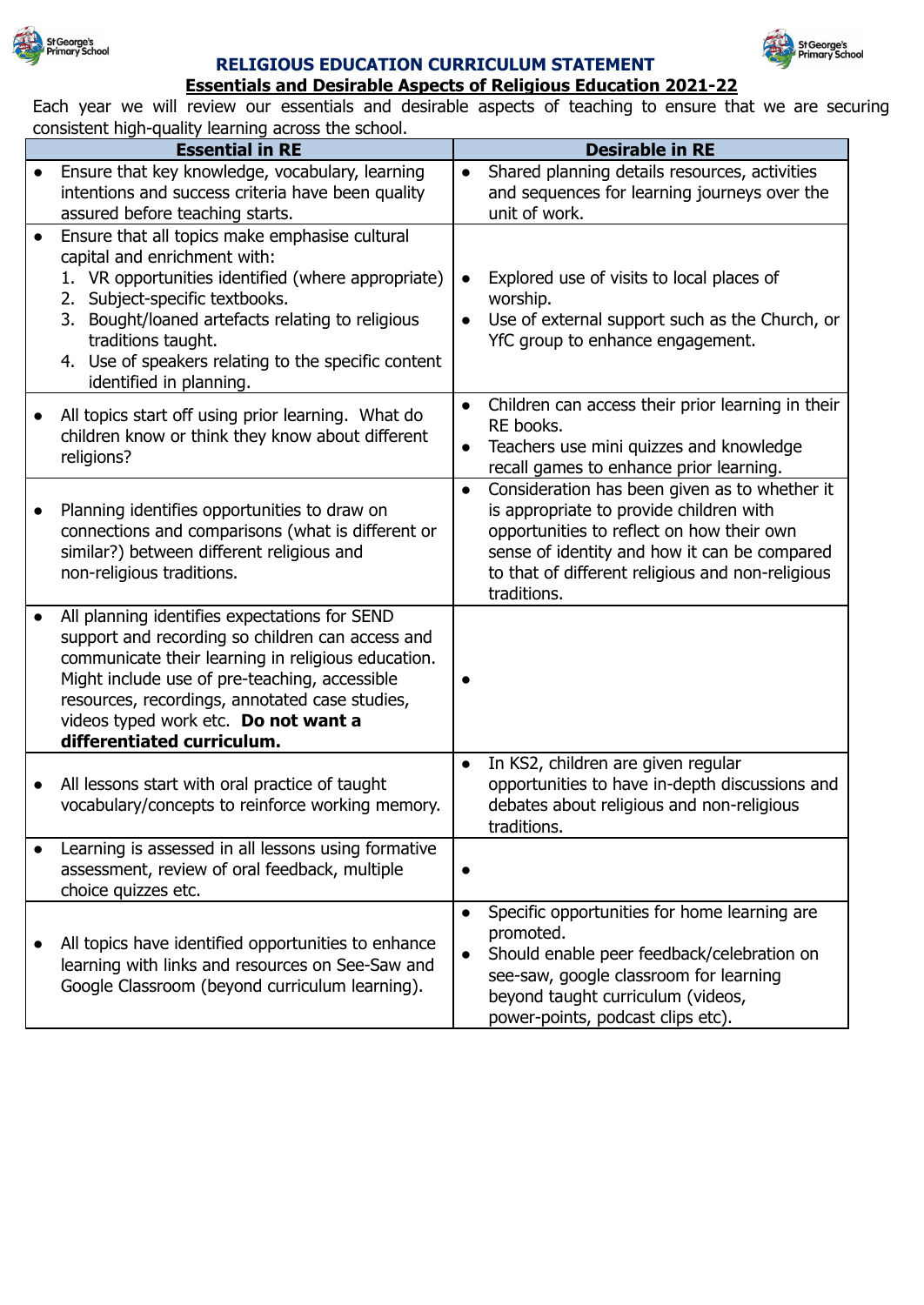

### **RELIGIOUS EDUCATION CURRICULUM STATEMENT**



We have the highest ambitions for all pupils. The acceptance that others have different views and that they have a right to hold and express them can present barriers for those with SEND needs. Children with SEND needs must be supported to develop their knowledge of religious and non-religious concepts and skills.

St George's<br>Primary School

| <b>Accessing R.E</b>                                                                                                                                                                                                                                                                                                                                                                                                                                                      | <b>Recording R.E</b>                                                                                                                                                                                                                                                                                                                                                                                                                |  |
|---------------------------------------------------------------------------------------------------------------------------------------------------------------------------------------------------------------------------------------------------------------------------------------------------------------------------------------------------------------------------------------------------------------------------------------------------------------------------|-------------------------------------------------------------------------------------------------------------------------------------------------------------------------------------------------------------------------------------------------------------------------------------------------------------------------------------------------------------------------------------------------------------------------------------|--|
| Use of pre teaching to allow children to access<br>vocabulary and concepts that may characterise a<br>particular religious or non-religious concept.<br>Supported with ongoing resources such as vocabulary<br>cards, images of places of worship, use of VR etc.<br>Children with SEND will struggle without any support<br>with concept and context.                                                                                                                    | Use word processors and other writing aids to help<br>children record and capture their learning.                                                                                                                                                                                                                                                                                                                                   |  |
| Grouping pupils with care. Evidence shows that<br>manageable mixed-ability grouping or pairing is<br>effective except when carefully planned for a<br>particular purpose such as QFT (pre teaching,<br>feedback etc).                                                                                                                                                                                                                                                     | Ensure that as part of QFT. Children are supported<br>to be secure in recording and communicating<br>Immediate feedback (in the<br>learning in the lesson.<br>lesson) has a significant impact on all pupils but<br>especially SEND pupils.                                                                                                                                                                                         |  |
| Support above with access to high quality visual<br>resources to:<br>Summarise key ideas.<br>$\bullet$<br>Show similarities and differences between key<br>concepts.<br>Images to support storytelling.<br>$\bullet$<br>Storyboard key events                                                                                                                                                                                                                             | Adapting tasks. For example:<br>Annotating documents rather than writing an<br>extensive report, so their focus is on<br>understanding of concepts.<br>Link to use of<br>writing/oracy scaffolds.<br>$-$ This tells me $-$ In this picture I can see $-$ This                                                                                                                                                                       |  |
| Encourage use of accessible digital resources including<br>audio clips, video links, large print texts etc. Good<br>idea to have key resources on See-Saw and Google<br>Classroom so children can revisit them to aid<br>processing.                                                                                                                                                                                                                                      | suggests $-$ This story tells me-I think they acted<br>in this way because-I think the story is important<br>to Christians/Muslims, etc because -<br>Similarities/Differences I can see are                                                                                                                                                                                                                                         |  |
| Ensure that children have time to revisit prior learning<br>before lessons start. This might be looking at their<br>book, resources on google classroom. Help<br>strengthen working memory. Encouraged to<br>communicate this using oracy techniques.<br>Heavily emphasise use of learning intentions and<br>success criteria to specific instructions so there is a<br>clarity and guidance to learning.<br>May reduce instructions/number of success<br>criteria steps. | Capture their notes observations using digital<br>images. Add voice recordings.<br>Creating electronic presentations with<br>$\bullet$<br>images, as a response to a text or image.<br>Focus on whole class role play and drama<br>activities to provide children with the<br>opportunities to express themselves using<br>different platforms.<br>Giving them a specific role during oracy<br>activities to encourage involvement. |  |
| May chunk learning into manageable and<br>$\bullet$<br>achievable steps.<br>Ensure success criteria is used as a visual aid.                                                                                                                                                                                                                                                                                                                                              | Could collate this learning on See-Saw/google<br>classroom so it is not lost.                                                                                                                                                                                                                                                                                                                                                       |  |
|                                                                                                                                                                                                                                                                                                                                                                                                                                                                           | Avoid time being wasted on unnecessary tasks that<br>will distract from core learning. Examples for some<br>children include:<br>• Writing long titles (never ask any child to<br>write out success criteria).<br>Cutting out and sticking in sheets.                                                                                                                                                                               |  |